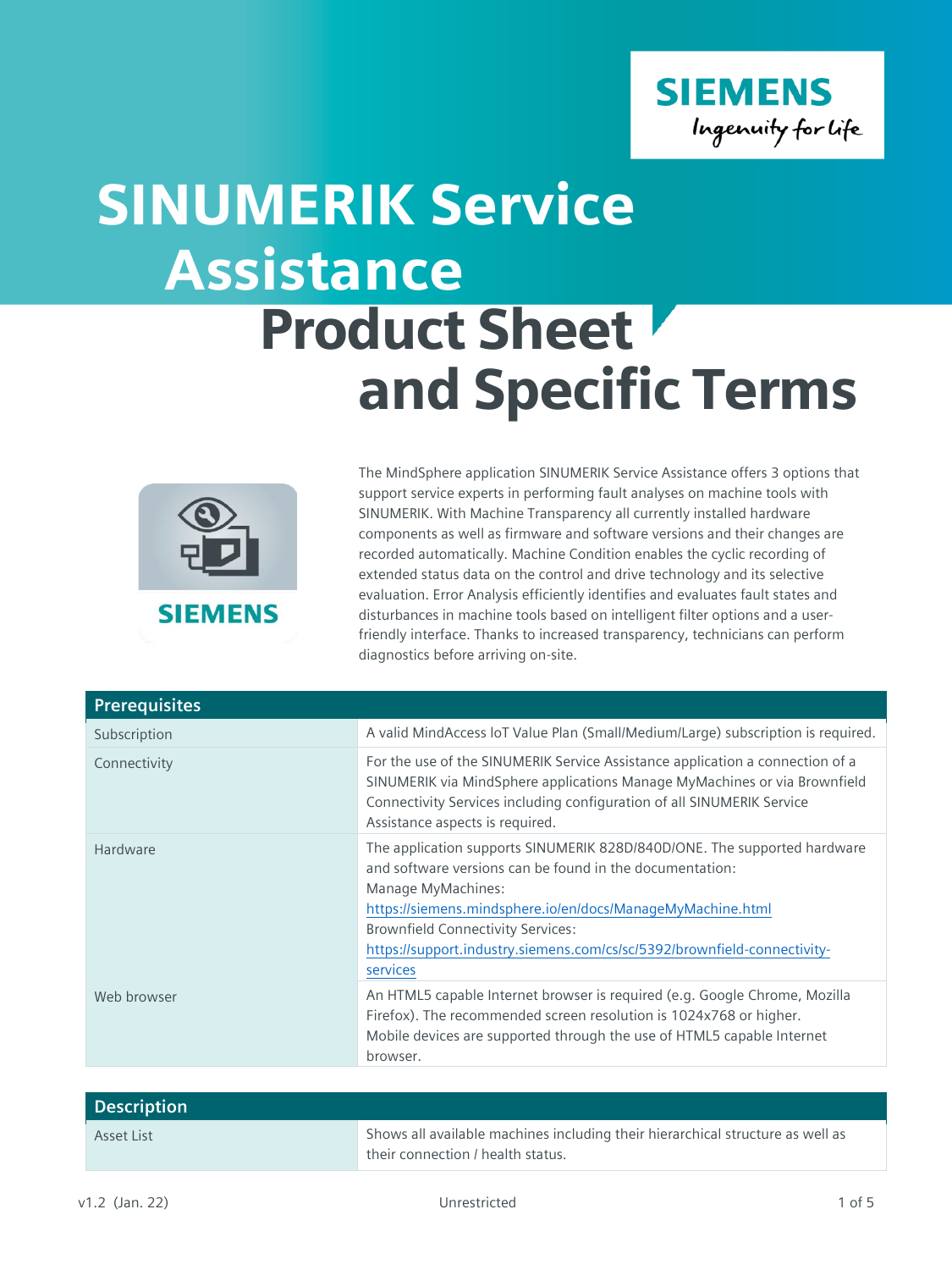| <b>Machine Transparency</b> | Based on the upload of the IdentSNAPSHOT XML file, Machine Transparency<br>enables the automated acquisition of machine information including hardware<br>components, software versions and licenses that are used within the machine<br>tool with a SINUMERIK as well as logbook entries and general machine<br>information. With the transparency into which components are installed at the<br>customers site, experts are able to provide precise advice on hardware and<br>software handling. |
|-----------------------------|----------------------------------------------------------------------------------------------------------------------------------------------------------------------------------------------------------------------------------------------------------------------------------------------------------------------------------------------------------------------------------------------------------------------------------------------------------------------------------------------------|
| <b>Machine Condition</b>    | Enables the cyclical acquisition of extended status data such as the SINUMERIK<br>version or the number of axes, the machine access with information on the<br>respective protection level via the control and drive technology and their<br>targeted evaluation with the aid of intelligent analysis methods.                                                                                                                                                                                     |
| <b>Error Analysis</b>       | Enables the detection and evaluation of fault conditions that occur on the<br>machine tool with SINUMERIK. Based on the collected information, data analysis<br>can be performed to identify existing correlations between the error messages<br>and faults that have occurred.                                                                                                                                                                                                                    |
| Application permissions     | This application is operated in data centers in the Area European Union and<br>processes the following data:<br>• Machine Transparency stores all information, that have been uploaded from<br>the machine.<br>• Asset information: activated Assets and increments, activation date, health<br>status, Asset status and boot information.<br>• Read access on Asset configuration and aspects data is required in order to use<br>the functionalities of this application.                        |

| <b>Pricing Model</b>                                                                                                                                                                                                                                                                                                                                                  |                                                                                                                                                                                                                                                                                                                                                                                                                                                                                                                             |                                       |                                       |                                       |
|-----------------------------------------------------------------------------------------------------------------------------------------------------------------------------------------------------------------------------------------------------------------------------------------------------------------------------------------------------------------------|-----------------------------------------------------------------------------------------------------------------------------------------------------------------------------------------------------------------------------------------------------------------------------------------------------------------------------------------------------------------------------------------------------------------------------------------------------------------------------------------------------------------------------|---------------------------------------|---------------------------------------|---------------------------------------|
| Fee for                                                                                                                                                                                                                                                                                                                                                               | <b>Base</b><br>subscription                                                                                                                                                                                                                                                                                                                                                                                                                                                                                                 | <b>Machine</b><br><b>Transparency</b> | <b>Machine</b><br><b>Condition</b>    | <b>Error Analysis</b>                 |
| Price                                                                                                                                                                                                                                                                                                                                                                 | Free of charge                                                                                                                                                                                                                                                                                                                                                                                                                                                                                                              | 5€ per Asset /<br>month <sup>1</sup>  | 25€ per Asset /<br>month <sup>1</sup> | 25€ per Asset /<br>month <sup>1</sup> |
| <b>Billing cycle</b>                                                                                                                                                                                                                                                                                                                                                  | Monthly in arrears<br>n/a                                                                                                                                                                                                                                                                                                                                                                                                                                                                                                   |                                       |                                       |                                       |
| <sup>1</sup> If a price is displayed in a different currency on the product detail page of SINUMERIK Service Assistance on http://www.mindsphere.io/store in your country of<br>residence at the date of buying the base subscription or enabling an Asset to Machine Transparency, Machine Condition and/or Error Analysis, such displayed<br>price will be charged. |                                                                                                                                                                                                                                                                                                                                                                                                                                                                                                                             |                                       |                                       |                                       |
| <b>Base subscription</b>                                                                                                                                                                                                                                                                                                                                              | The base subscription allows access to the application.                                                                                                                                                                                                                                                                                                                                                                                                                                                                     |                                       |                                       |                                       |
| Usage-based fees for Machine<br>Transparency, Machine Condition and<br><b>Error Analysis</b>                                                                                                                                                                                                                                                                          | Additional fees will be applied on a monthly basis for each Asset enabled for<br>Machine Transparency, Machine Condition and/or Error Analysis.                                                                                                                                                                                                                                                                                                                                                                             |                                       |                                       |                                       |
| Payment terms                                                                                                                                                                                                                                                                                                                                                         | The usage-based fees for Machine Transparency, Machine Condition and/or Error<br>Analysis are charged monthly in arrears based on the average number (rounded<br>up to the nearest whole number) of enabled Assets per option (Machine<br>Transparency, Machine Condition, Error Analysis).<br>Example: Machine Condition is enabled for 5 Assets at the 16 <sup>th</sup> June. The<br>average use is $5*15$ days /30days = 2.5. For the month June 3 times (= 2.5<br>rounded up) the fee for Machine Condition is charged. |                                       |                                       |                                       |
| Subscription Term for the base<br>subscription, termination                                                                                                                                                                                                                                                                                                           | The Subscription Term for the base subscription ends with termination by you or<br>us. You may terminate your subscription to this application at any time.<br>PLEASE NOTE: Upon your termination of the base subscription your Assets will<br>be disabled at the end of the respective month.                                                                                                                                                                                                                              |                                       |                                       |                                       |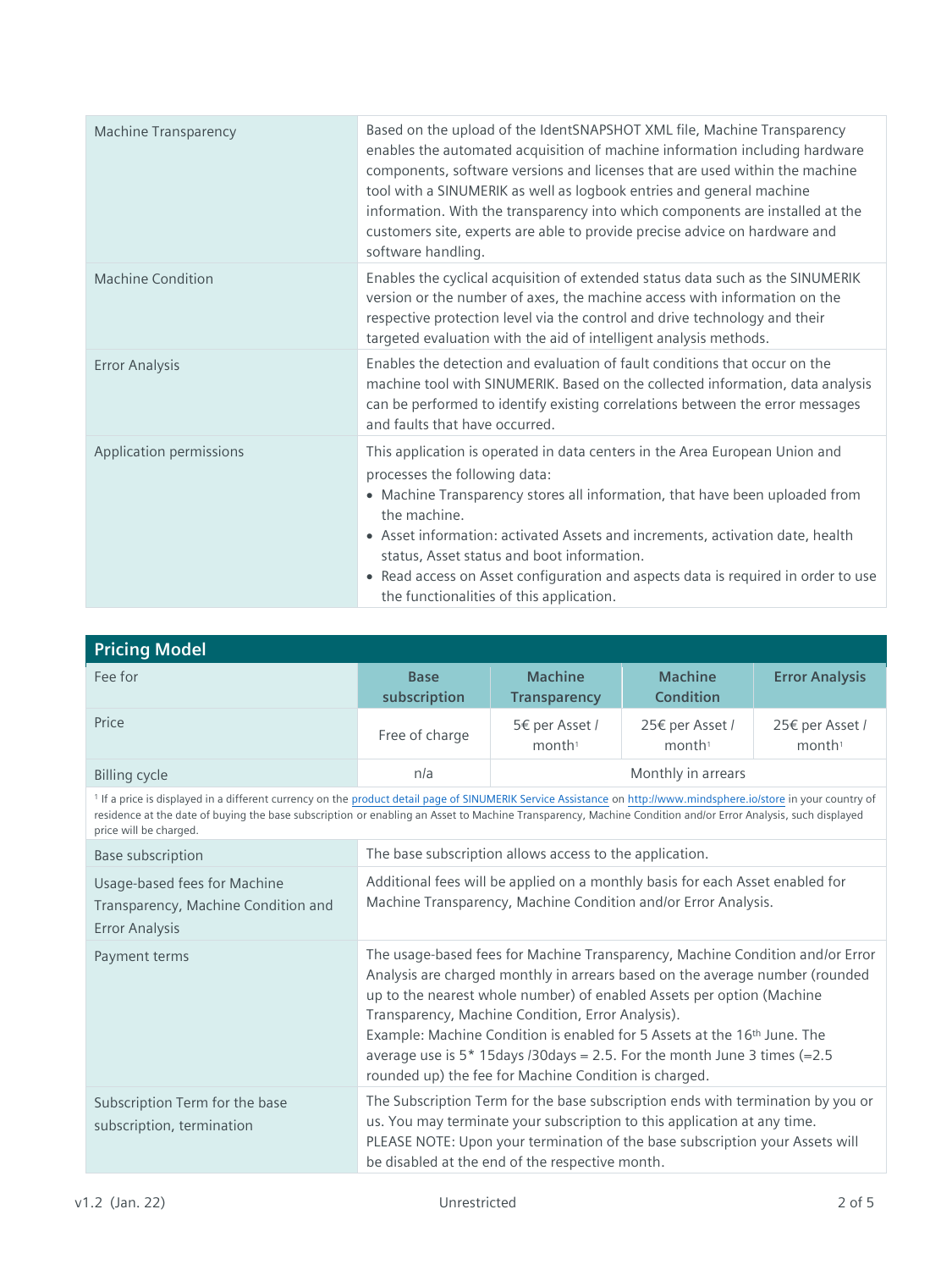|                                                                                                            | We may discontinue the operation of the application by giving you at least 1-<br>year notice prior to the planned discontinuation date. You are not entitled to<br>enable Assets after this notification. On the date of discontinuation, the Service<br>is terminated and the regulations in the MMA regarding the effect of termination<br>and post termination phase apply.                                                                                                                                                                                                                                                                                                                                                                                                                                                                                                                                                                                                                                                                                                                                                                                                                                                                                                                                                                                                                                |            |
|------------------------------------------------------------------------------------------------------------|---------------------------------------------------------------------------------------------------------------------------------------------------------------------------------------------------------------------------------------------------------------------------------------------------------------------------------------------------------------------------------------------------------------------------------------------------------------------------------------------------------------------------------------------------------------------------------------------------------------------------------------------------------------------------------------------------------------------------------------------------------------------------------------------------------------------------------------------------------------------------------------------------------------------------------------------------------------------------------------------------------------------------------------------------------------------------------------------------------------------------------------------------------------------------------------------------------------------------------------------------------------------------------------------------------------------------------------------------------------------------------------------------------------|------------|
| <b>Subscription Term for Machine</b><br>Transparency, Machine Condition and<br>Error Analysis, termination | The Subscription Term for Machine Transparency, Machine Condition and/or<br>Error Analysis is 1 month (rest of the month for first activation) for each enabled<br>Asset. Following expiration of the preceding Subscription Term, the subscription<br>automatically renews with a Subscription Term of 1 month.<br>You may terminate the subscription for Machine Transparency, Machine<br>Condition and/or Error Analysis at any time by disabling the option(s) for the<br>Asset in the application. In this case, the Subscription Term for Machine<br>Transparency, Machine Condition and/or Error Analysis will not automatically be<br>extended after it has expired, and the termination will become effective at the<br>end of the month.<br>Tenant administrators can enable or disable Machine Transparency, Machine<br>Condition and/or Error Analysis option(s) per Asset.<br>NOTE: If you remove/offboard the respective Asset from your MindAccess<br>Account, Machine Transparency, Machine Condition and/or Error Analysis<br>option(s) must be disabled for this Asset manually in the SINUMERIK Service<br>Assistance application.<br>Once a disabled Asset is enabled again after the end of a valid Subscription Term<br>for Machine Transparency, Machine Condition and/or Error Analysis, a new                                                                                        |            |
|                                                                                                            | Subscription Term for Machine Transparency, Machine Condition and/or Error<br>Analysis starts, and the respective fee will be applied again as stated above.                                                                                                                                                                                                                                                                                                                                                                                                                                                                                                                                                                                                                                                                                                                                                                                                                                                                                                                                                                                                                                                                                                                                                                                                                                                  |            |
| Adaptation of fees                                                                                         | We may change or add new fees (collectively referred to as "Fee Change") due to<br>and to the extent required to reflect: (i) changes in the quality or functionalities<br>of the Service; (ii) material changes in market conditions; (iii) general increases<br>in wages or other employment costs; and/or (iv) changes in procurement costs<br>due to price changes made by our suppliers, in each case to the extent that the<br>changes affect our provision of the agreed Service. We will notify you of any Fee<br>Change at least 60 days in advance of the effective date of the Fee Change.                                                                                                                                                                                                                                                                                                                                                                                                                                                                                                                                                                                                                                                                                                                                                                                                         |            |
| Trial                                                                                                      | "Trial" refers to an application that has been designated as a "trial" offering in the<br>product description in the applicable Order Form. Any application delivered as a<br>Trial is a "Free of Charge Service" as that term is defined in the MMA.<br>We will notify you by email of the exact start and end date of the Subscription<br>Term for the Trial ("Free Trial Period").<br>During the Free Trial Period the usage of Machine Transparency, Machine<br>Condition and Error Analysis for any number of Assets is included.<br>You may terminate the Trial at any time during the Free Trial Period by providing<br>written notice to trial@mindsphere.io no later than 14 days prior to the end date<br>of the Free Trial Period. We may terminate your access to the Trial at any time<br>after receipt of your written termination notice. Termination of the Trial shall<br>also result in termination of the respective corresponding paid subscription<br>ordered (including any enabled options).<br>During the Free Trial Period, our standard support and service level obligations<br>do not apply. We may however, at our sole discretion, make certain free of<br>charge support services available to you. Upon expiration of the Free Trial Period,<br>the Subscription Term for the respective corresponding paid subscription will<br>begin, and you will be invoiced accordingly. |            |
| v1.2 (Jan. 22)                                                                                             | Unrestricted                                                                                                                                                                                                                                                                                                                                                                                                                                                                                                                                                                                                                                                                                                                                                                                                                                                                                                                                                                                                                                                                                                                                                                                                                                                                                                                                                                                                  | $3$ of $5$ |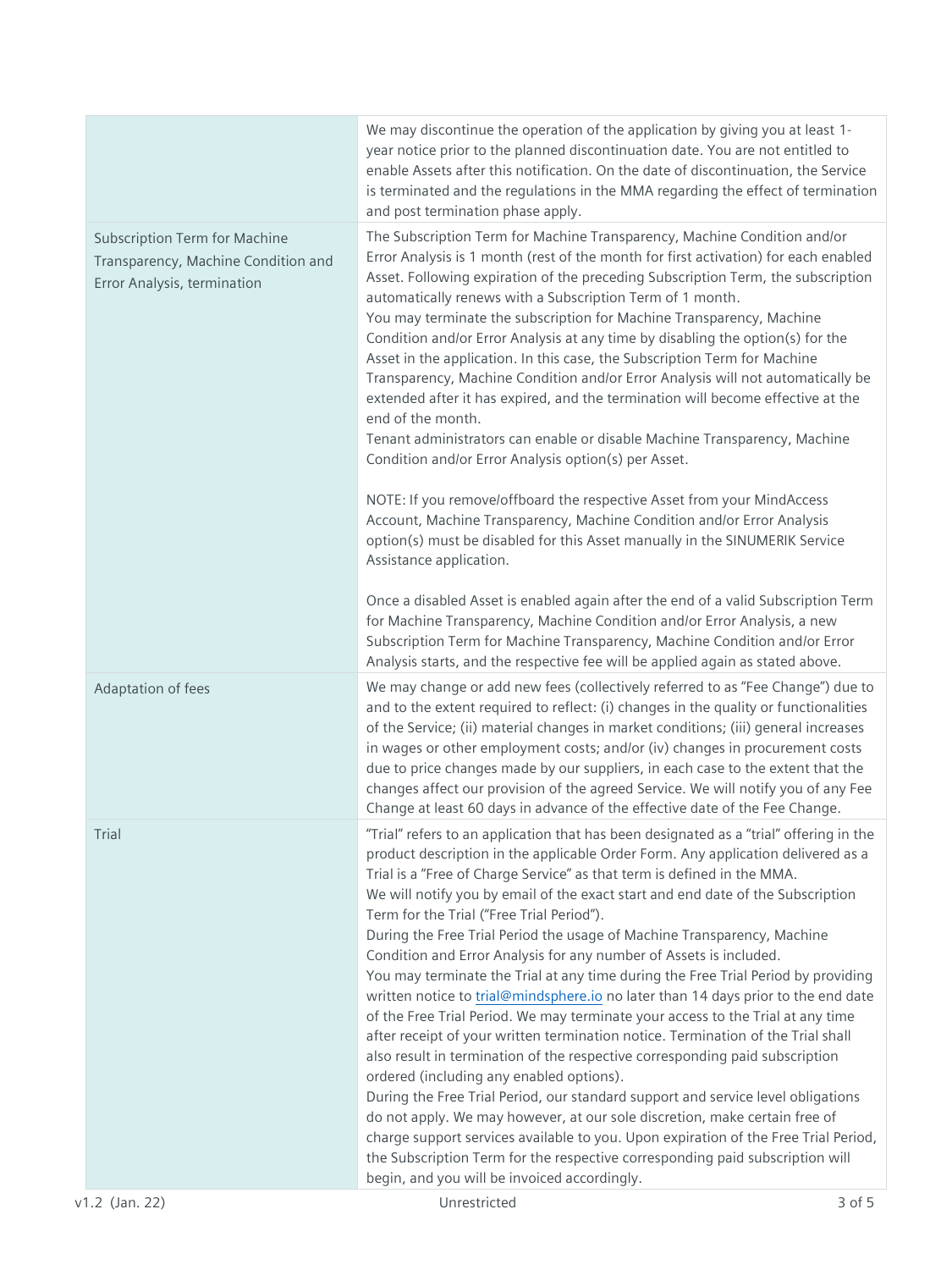| <b>Specific Terms</b>                                     |                                                                                                                                                                                                                                                                                                                                                                                                                                                                                                                                                                                                                         |
|-----------------------------------------------------------|-------------------------------------------------------------------------------------------------------------------------------------------------------------------------------------------------------------------------------------------------------------------------------------------------------------------------------------------------------------------------------------------------------------------------------------------------------------------------------------------------------------------------------------------------------------------------------------------------------------------------|
| Service Level Agreement                                   | The Monthly Uptime Percentage for this application is at least 90 %. Monthly<br>Uptime Percentage is defined in the MindSphere Supplemental Terms available<br>on www.mindsphere.io/terms.                                                                                                                                                                                                                                                                                                                                                                                                                              |
| Exclusions                                                | The interpretation, implementation and utilization of our suggestions and<br>recommendations are your responsibility alone. We do neither assume any<br>responsibility, warranty or guarantee regarding feasibility and/or applicability of<br>suggestions and/or recommendations, nor for actions or omissions that are<br>based on suggestions and/or recommendations.                                                                                                                                                                                                                                                |
| Application use rights                                    | This application can be used as part of OEM Services as described in the Specific<br>Terms for MindAccess IoT Value Plan published on www.mindsphere.io/terms.<br>Under the Account of your MindAccess IoT Value Plan, you may permit Users of<br>Third Parties to access and use this application for the purpose of receiving a<br>service from you.                                                                                                                                                                                                                                                                  |
| Data use rights                                           | "Collected Data" means any information, code or data collected by this<br>application and may include copies of certain parts of Your Content made by the<br>application for use in accordance with this Product Sheet and Specific Terms.<br>During and after the Subscription Term, Siemens and its business partners may<br>use Collected Data for Siemens' internal purposes (e.g. development and<br>improvement of products and services). Use of Collected Data in accordance<br>with this Section will be at Siemens' risk.                                                                                     |
| <b>Third Party Terms</b>                                  | The application contains Third Party services, including open source software,<br>commercial software, or software-related managed services, which are subject<br>to additional or different terms, license rights, or require certain notices by their<br>licensors, which we are obliged to pass on to you as your licensor and to which<br>you agree to abide ("Third Party Terms"). The Third Party Terms for SINUMERIK<br>Service Assistance are made available via the following web link:<br>https://sie.ag/MindSphere-ThirdParty_SINUMERIKServiceAssistance.                                                    |
| Changes to the Product Sheet and<br><b>Specific Terms</b> | We may update this document from time to time during a Subscription Term in<br>order to reflect any changes agreed with or imposed by our subcontractors<br>(including changes in open source software license terms) or when we introduce<br>new features, supplements, enhancements or capabilities (e.g. that were not<br>previously included with the subscription, but added for no additional fee).<br>Changes shall become binding upon release of a new version of this document<br>on www.mindsphere.io/terms.                                                                                                 |
| Support                                                   | Support for this application may be contacted via Industry Online Support<br>(https://support.industry.siemens.com).<br>Support is available in English and German.                                                                                                                                                                                                                                                                                                                                                                                                                                                     |
| Registration at myRegistration Portal                     | When using the option Machine Transparency, the identSNAPSHOT XML file will<br>automatically be registered in the myRegistration Portal<br>(http://myregistration.siemens.com/) using the email address of the tenant<br>administrator or optionally the email address entered for a subtenant in the<br>application. For each update of the identSNAPSHOT XML file, the transmission of<br>the file will be automatically triggered. If access to your registered machines is<br>needed, a myRegistration account can be created using email address which was<br>used for registration of the identSNAPSHOT XML file. |
| Your responsibility for data                              | For the Machine Transparency option, you have to provide the information<br>about the installed components within the identSNAPSHOT XML file. You must<br>ensure that no data classified as sensitive will be transmitted.                                                                                                                                                                                                                                                                                                                                                                                              |